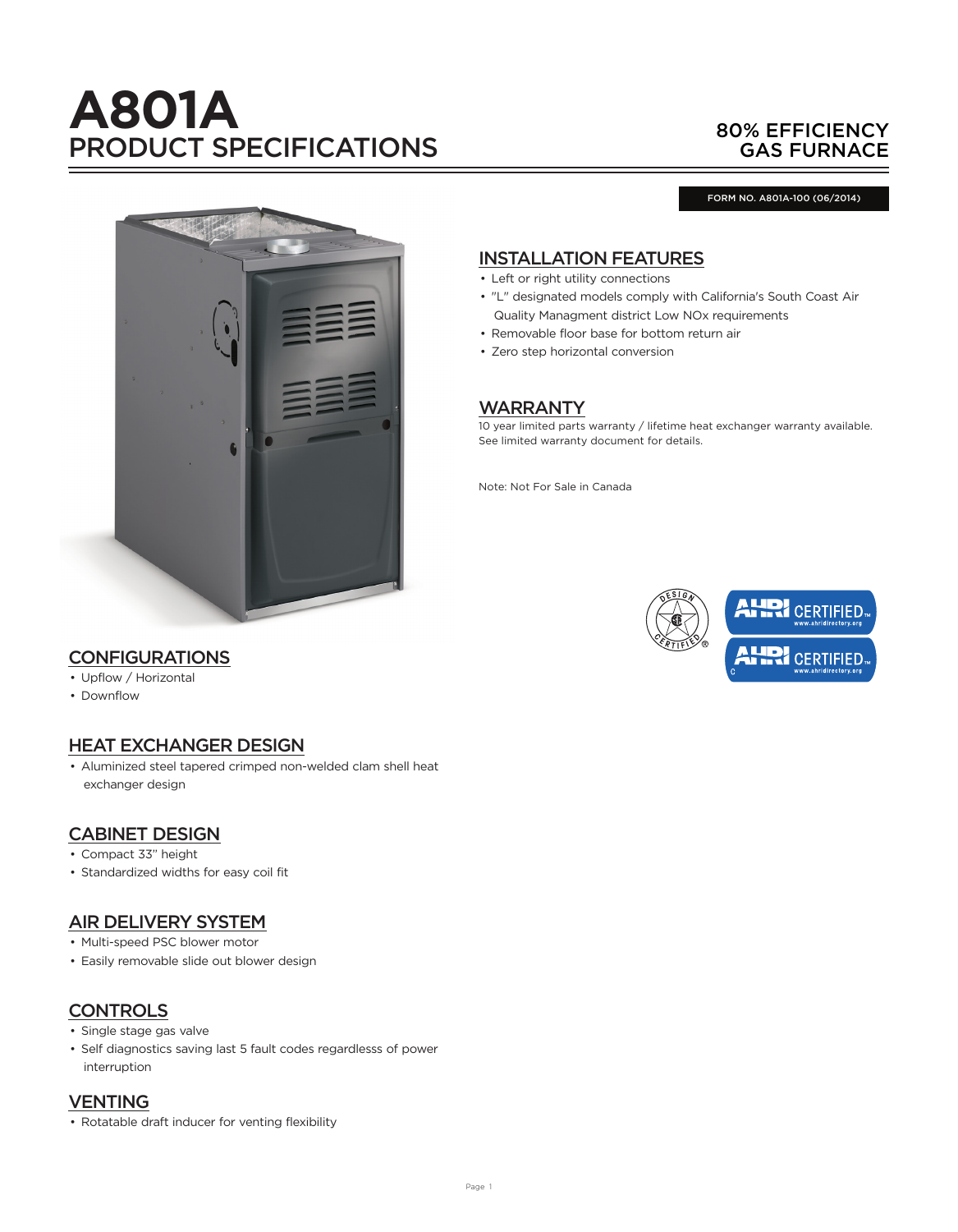# MODEL NUMBER GUIDE



# PHYSICAL AND ELECTRICAL DATA

|                   | Model                    | Input<br>(Btuh) | Output*<br>(Btuh) | <b>AFUE</b><br>(ICS) | Nominal<br>Cooling<br>Capacity | Gas<br>Inlet<br>(in.) | Volts/<br>Hz/<br>Phase | Max.<br>Time<br>Delay<br><b>Breaker</b><br>or Fuse | Nominal<br>F.L.A. | Trans.<br>(V.A.) | Approx.<br>Shipping<br>Weight<br>(lbs.) |
|-------------------|--------------------------|-----------------|-------------------|----------------------|--------------------------------|-----------------------|------------------------|----------------------------------------------------|-------------------|------------------|-----------------------------------------|
|                   | A80UH1D045A12            | 44.000          | 35,000            | 80.0%                | $2 - 3$                        | 1/2                   | 120-60-1               | 12                                                 | 6.1               | 40               | 110                                     |
|                   | A80UH1D070A08            | 66,000          | 54,000            | 80.0%                | $1.5 - 2$                      | 1/2                   | 120-60-1               | 12                                                 | 3.1               | 40               | 114                                     |
|                   | A80UH1D070A12            | 66,000          | 54.000            | 80.0%                | $2 - 3$                        | 1/2                   | $120 - 60 - 1$         | 12                                                 | 6.1               | 40               | 119                                     |
|                   | A80UH1D090B12            | 88,000          | 71,000            | 80.0%                | $2 - 3$                        | 1/2                   | $120 - 60 - 1$         | 15                                                 | 6.1               | 40               | 131                                     |
|                   | A80UH1D090B16            | 88,000          | 71,000            | 80.0%                | $3 - 4$                        | 1/2                   | 120-60-1               | 15                                                 | 8.2               | 40               | 183                                     |
|                   | A80UH1D110C12            | 110,000         | 88,000            | 80.0%                | $2 - 3$                        | 1/2                   | $120 - 60 - 1$         | 15                                                 | 6.1               | 40               | 144                                     |
|                   | A80UH1D110C16            | 110,000         | 89,000            | 80.0%                | $3 - 4$                        | 1/2                   | 120-60-1               | 15                                                 | 8.2               | 40               | 151                                     |
| Upflow/Horizontal | A80UH1D110C20            | 110,000         | 89,000            | 80.0%                | $4 - 5$                        | 1/2                   | $120 - 60 - 1$         | 15                                                 | 10 <sup>°</sup>   | 40               | 161                                     |
|                   | A80UH1D135D20            | 132,000         | 107,000           | 80.0%                | $4 - 5$                        | 1/2                   | 120-60-1               | 15                                                 | 10                | 40               | 174                                     |
|                   | A80UH1D045A12L           | 44,000          | 35,000            | 80.0%                | $2 - 3$                        | 1/2                   | $120 - 60 - 1$         | 15                                                 | 6.1               | 40               | 110                                     |
|                   | A80UH1D070A12L           | 66,000          | 54,000            | 80.0%                | $2 - 3$                        | 1/2                   | $120 - 60 - 1$         | 15                                                 | 6.1               | 40               | 119                                     |
|                   | A80UH1D090B16L<br>88,000 |                 | 71,000            | 80.0%                | $3 - 4$                        | 1/2                   | 120-60-1               | 15                                                 | 8.2               | 40               | 138                                     |
|                   | A80UH1D110C20L           | 110,000         | 89,000            | 80.0%                | $4 - 5$                        | 1/2                   | 120-60-1               | 15                                                 | 10 <sup>°</sup>   | 40               | 161                                     |
|                   | A80DF1D045 A12           | 44.000          | 35,200            | 80.0%                | $2 - 3$                        | 1/2                   | $120 - 60 - 1$         | 15                                                 | 6.1               | 40               | 112                                     |
| Downflow          | A80DF1D070 A12           | 66,000          | 52,000            | 80.0%                | $2 - 3$                        | 1/2                   | 120-60-1               | 15                                                 | 6.1               | 40               | 121                                     |
|                   | A80DF1D090 B16           | 88,000          | 69,000            | 80.0%                | $3 - 4$                        | 1/2                   | $120 - 60 - 1$         | 15                                                 | 8.2               | 40               | 140                                     |
|                   | A80DF1D110 C20           | 110,000         | 87,000            | 80.0%                | $4 - 5$                        | 1/2                   | $120 - 60 - 1$         | 15                                                 | 10 <sup>°</sup>   | 40               | 163                                     |

*Note: For vent length and clearances to combustibles, please reference installation instructions.*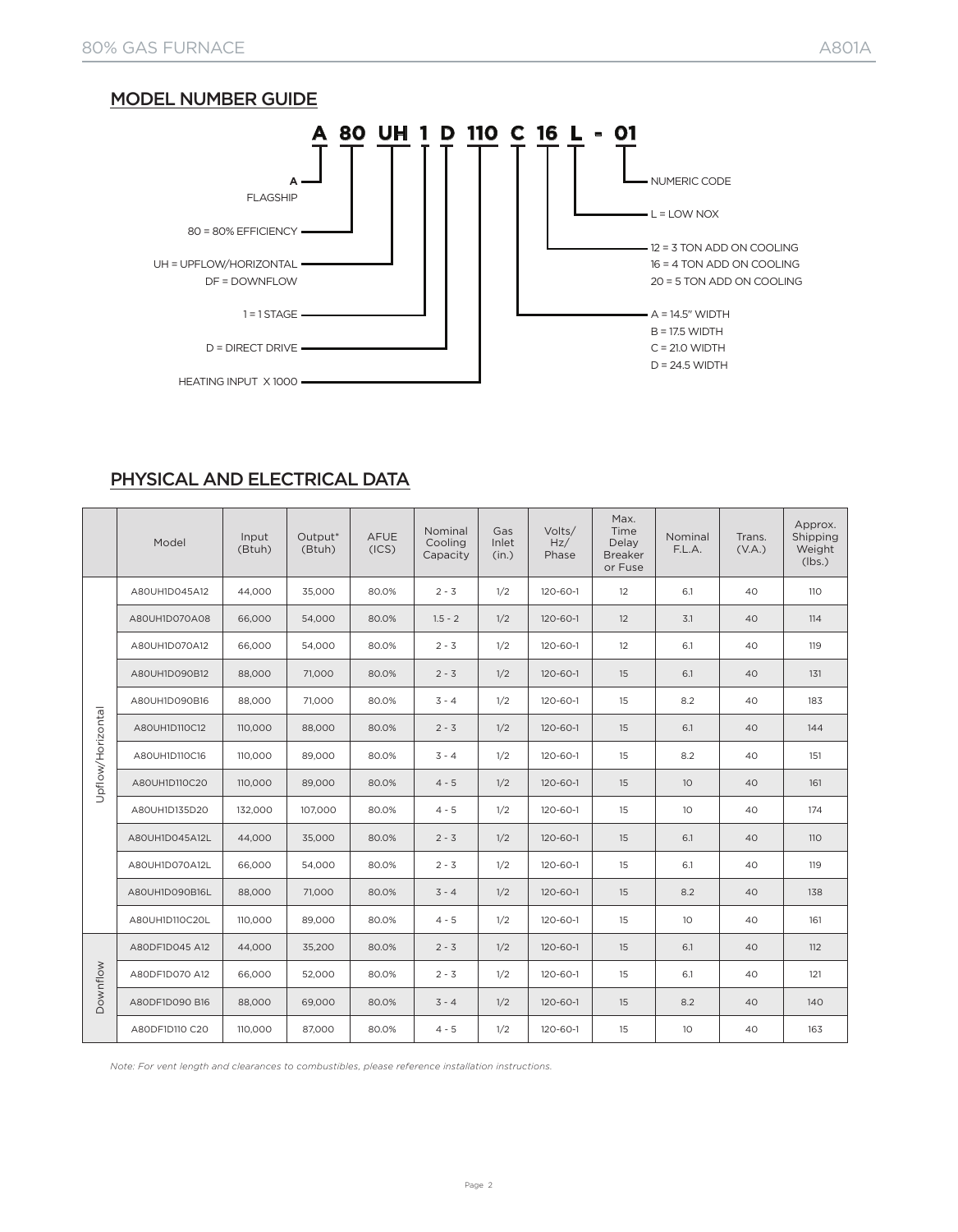# BLOWER PERFORMANCE DATA

|                     | Model            | Motor Size<br>(hp) | <b>Blower Size</b> | Temp. Rise<br>$(^{\circ}F)$ | <b>Blower</b> | CFM Heating CFM @ .10" - .80" w.c. |      |      |      |      |      |      |      |
|---------------------|------------------|--------------------|--------------------|-----------------------------|---------------|------------------------------------|------|------|------|------|------|------|------|
|                     |                  |                    |                    |                             | Speed         | .20                                | .30  | .40  | .50  | .60  | .70  | .80  | .90  |
|                     |                  |                    |                    |                             | High          | 1571                               | 1527 | 1472 | 1399 | 1329 | 1223 | 1137 | 1020 |
|                     | A8OUHIDO45A12(L) | $1/3$ (4 spd)      |                    |                             | Med/High      | 1332                               | 1314 | 1277 | 1233 | 1186 | 1136 | 1008 | 929  |
|                     |                  |                    | $10 \times 8$      | $15 - 45$                   | Med           | 1115                               | 1139 | 1127 | 1086 | 1050 | 994  | 926  | 819  |
|                     |                  |                    |                    |                             | Low           | 950                                | 952  | 944  | 924  | 887  | 842  | 783  | 648  |
|                     |                  | $1/5$ (3 spd)      |                    |                             | High          | 1113                               | 1086 | 1045 | 1014 | 964  | 891  | 811  | 713  |
|                     |                  |                    | $10 \times 7$      | $40 - 70$                   | Med/High      | 974                                | 953  | 927  | 886  | 834  | 781  | 702  | 563  |
|                     | A8OUHIDO70A08    |                    |                    |                             | Low           | 822                                | 791  | 775  | 733  | 702  | 637  | 562  | 422  |
|                     |                  |                    |                    |                             | High          | 1579                               | 1522 | 1479 | 1402 | 1338 | 1247 | 1158 | 1047 |
|                     | A8OUHIDO70A12(L) |                    |                    |                             | Med/High      | 1357                               | 1333 | 1300 | 1268 | 1205 | 1125 | 1045 | 942  |
|                     |                  | $1/3$ (4 spd)      | $10 \times 8$      | $30 - 60$                   | Med           | 1137                               | 1131 | 1102 | 1080 | 1037 | 977  | 913  | 828  |
|                     |                  |                    |                    |                             | Low           | 958                                | 956  | 943  | 925  | 879  | 837  | 777  | 725  |
|                     |                  |                    |                    | $35 - 65$                   | High          | 1724                               | 1683 | 1631 | 1535 | 1469 | 1363 | 1257 | 1158 |
| Upflow / Horizontal | A8OUHID090B12    | $1/3$ (4 spd)      | $10 \times 9$      |                             | Med/High      | 1420                               | 1410 | 1368 | 1314 | 1273 | 1183 | 1103 | 1002 |
|                     |                  |                    |                    |                             | Med           | 1171                               | 1168 | 1150 | 1126 | 1084 | 1022 | 935  | 817  |
|                     |                  |                    |                    |                             | Low           | 973                                | 978  | 957  | 927  | 908  | 840  | 784  | 680  |
|                     |                  | $1/2$ (4 spd)      | 10 x 10            | $30 - 60$                   | High          | 1911                               | 1840 | 1770 | 1663 | 1584 | 1469 | 1357 | 1198 |
|                     |                  |                    |                    |                             | Med/High      | 1738                               | 1707 | 1634 | 1560 | 1468 | 1364 | 1232 | 1121 |
|                     | A8OUHIDO9OB16(L) |                    |                    |                             | Med           | 1533                               | 1502 | 1462 | 1408 | 1329 | 1262 | 1157 | 1019 |
|                     |                  |                    |                    |                             | Low           | 1303                               | 1304 | 1281 | 1225 | 1192 | 1116 | 1018 | 918  |
|                     |                  |                    | $10 \times 10$     | $45 - 75$                   | High          | 1625                               | 1605 | 1595 | 1550 | 1485 | 1385 | 1275 | 1040 |
|                     |                  | $1/3$ (4 spd)      |                    |                             | Med/High      | 1300                               | 1290 | 1305 | 1260 | 1225 | 1145 | 1010 | 875  |
|                     | A80UHID110C12    |                    |                    |                             | Med           | 1045                               | 1050 | 1045 | 1010 | 970  | 910  | 815  | 660  |
|                     |                  |                    |                    |                             | Low           | 880                                | 880  | 830  | 835  | 800  | 730  | 635  | 535  |
|                     |                  |                    |                    |                             | High          | 2078                               | 2017 | 1939 | 1848 | 1775 | 1679 | 1559 | 1425 |
|                     | A8OUHID110C16    |                    |                    |                             | Med/High      | 1791                               | 1746 | 1693 | 1635 | 1573 | 1469 | 1349 | 1192 |
|                     |                  | $1/2$ (4 spd)      | 10 x 10            | $30 - 60$                   | Med           | 1542                               | 1547 | 1507 | 1472 | 1395 | 1322 | 1203 | 1060 |
|                     |                  |                    |                    |                             | Low           | 1334                               | 1333 | 1321 | 1293 | 1237 | 1172 | 1050 | 909  |
|                     |                  |                    |                    |                             | High          | 2420                               | 2304 | 2247 | 2156 | 2067 | 1988 | 1890 | 1742 |
|                     | A80UHIDI10C20(L) |                    | $11 \times 10$     | $30 - 60$                   | Med/High      | 2230                               | 2173 | 2113 | 2056 | 1985 | 1891 | 1764 | 1653 |
|                     |                  | $3/4$ (4 spd)      |                    |                             | Med           | 1987                               | 1954 | 1901 | 1841 | 1800 | 1703 | 1618 | 1491 |
|                     |                  |                    |                    |                             | Low           | 1796                               | 1759 | 1715 | 1674 | 1616 | 1552 | 1465 | 1359 |
|                     |                  |                    |                    |                             | High          | 2120                               | 2042 | 1972 | 1863 | 1747 | 1618 | 1488 | 1336 |
|                     |                  |                    |                    |                             | Med/High      | 2044                               | 1948 | 1864 | 1790 | 1654 | 1563 | 1413 | 1312 |
| A8OUHID135D20       |                  | $3/4$ (4 spd)      | $11 \times 11$     | $30 - 60$                   | Med           | 1886                               | 1817 | 1762 | 1672 | 1603 | 1461 | 1357 | 1228 |
|                     |                  |                    |                    |                             | Low           | 1728                               | 1664 | 1616 | 1526 | 1441 | 1366 | 1260 | 1136 |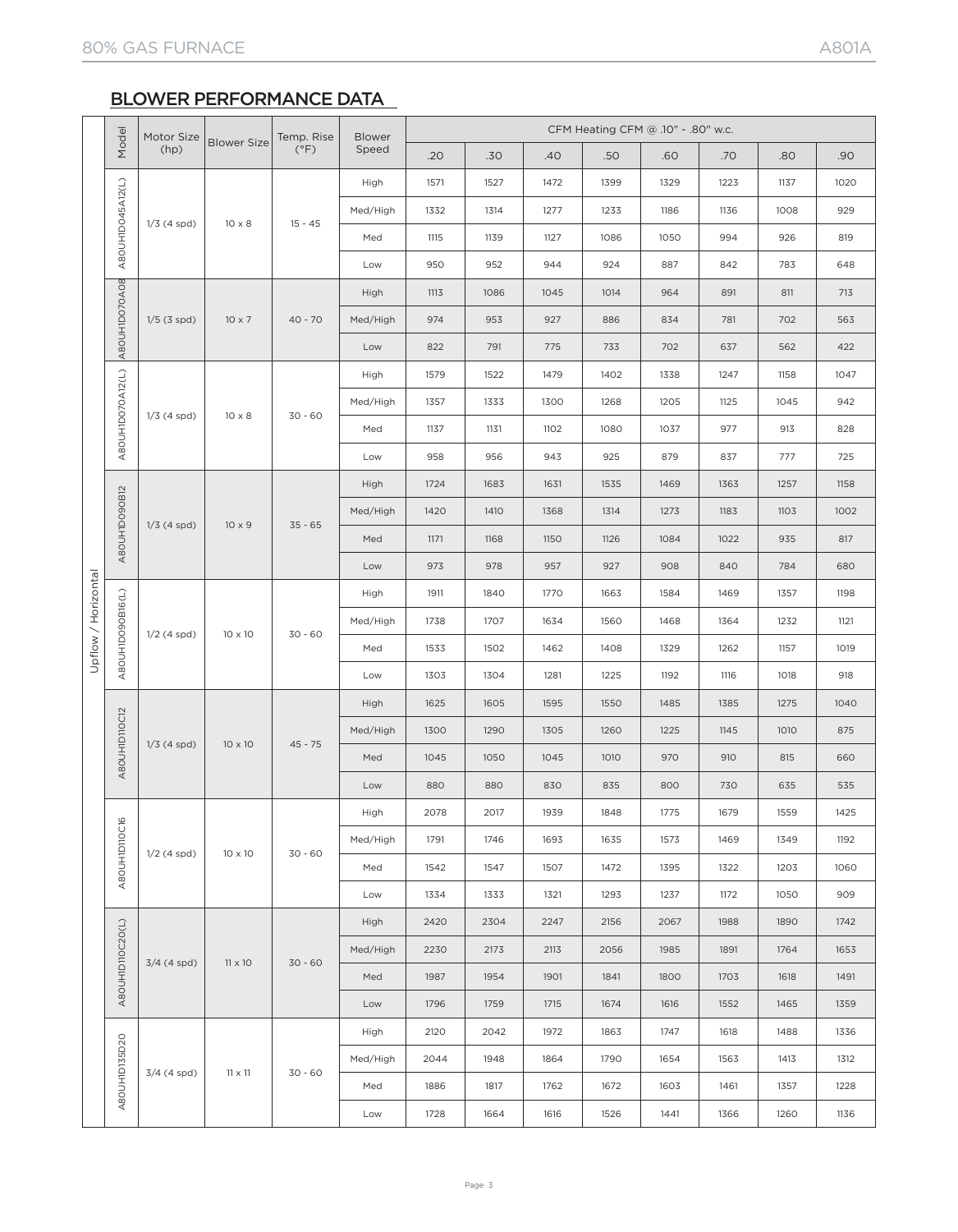#### **BLOWER PERFORMANCE DATA**

| Downflow | Model         | Motor Size    | <b>Blower Size</b> | Temp. Rise<br>$(^{\circ}F)$ | <b>Blower</b> |      | CFM Heating CFM @ .10" - .80" w.c. |      |      |      |      |      |      |
|----------|---------------|---------------|--------------------|-----------------------------|---------------|------|------------------------------------|------|------|------|------|------|------|
|          |               | (hp)          |                    |                             | Speed         | .20  | .30                                | .40  | .50  | .60  | .70  | .80  | .90  |
|          |               |               |                    | $15 - 45$                   | High          | 1465 | 1414                               | 1343 | 1255 | 1205 | 1140 | 1031 | 926  |
|          |               |               |                    |                             | Med/High      | 1351 | 1293                               | 1236 | 1190 | 1106 | 1059 | 962  | 850  |
|          | A8ODF1D045B12 | $1/3$ (4 spd) | $10 \times 8$      |                             | Med           | 1129 | 1111                               | 1083 | 1038 | 999  | 943  | 870  | 764  |
|          |               |               |                    |                             | Low           | 943  | 950                                | 945  | 897  | 870  | 816  | 739  | 653  |
|          |               |               |                    | $25 - 55$                   | High          | 1506 | 1459                               | 1390 | 1306 | 1213 | 1140 | 1038 | 927  |
|          | A80DF1D070B12 |               | $11 \times 8$      |                             | Med/High      | 1355 | 1314                               | 1264 | 1200 | 1129 | 1066 | 975  | 865  |
|          |               | $1/3$ (4 spd) |                    |                             | Med           | 1149 | 1119                               | 1082 | 1048 | 987  | 901  | 836  | 727  |
|          |               |               |                    |                             | Low           | 953  | 941                                | 915  | 904  | 849  | 798  | 717  | 628  |
|          |               |               |                    |                             | High          | 1864 | 1779                               | 1694 | 1596 | 1483 | 1340 | 1221 | 1065 |
|          | A80DF1D090C16 |               |                    |                             | Med/High      | 1745 | 1676                               | 1600 | 1502 | 1413 | 1273 | 1138 | 1007 |
|          |               | $1/2$ (4 spd) | 10 x 10            | $25 - 55$                   | Med           | 1544 | 1496                               | 1443 | 1363 | 1258 | 1148 | 1018 | 904  |
|          |               |               |                    |                             | Low           | 1321 | 1296                               | 1265 | 1212 | 1148 | 1042 | 917  | 812  |
|          |               |               | $11 \times 10$     | $30 - 60$                   | High          | 2416 | 2328                               | 2232 | 2149 | 2017 | 1920 | 1789 | 1657 |
|          |               |               |                    |                             | Med/High      | 2248 | 2193                               | 2122 | 2048 | 1923 | 1825 | 1728 | 1594 |
|          | A8ODF1D110C20 | $3/4$ (4 spd) |                    |                             | Med           | 2087 | 2021                               | 1975 | 1905 | 1806 | 1727 | 1625 | 1487 |
|          |               |               |                    |                             | Low           | 1861 | 1812                               | 1771 | 1728 | 1648 | 1560 | 1471 | 1351 |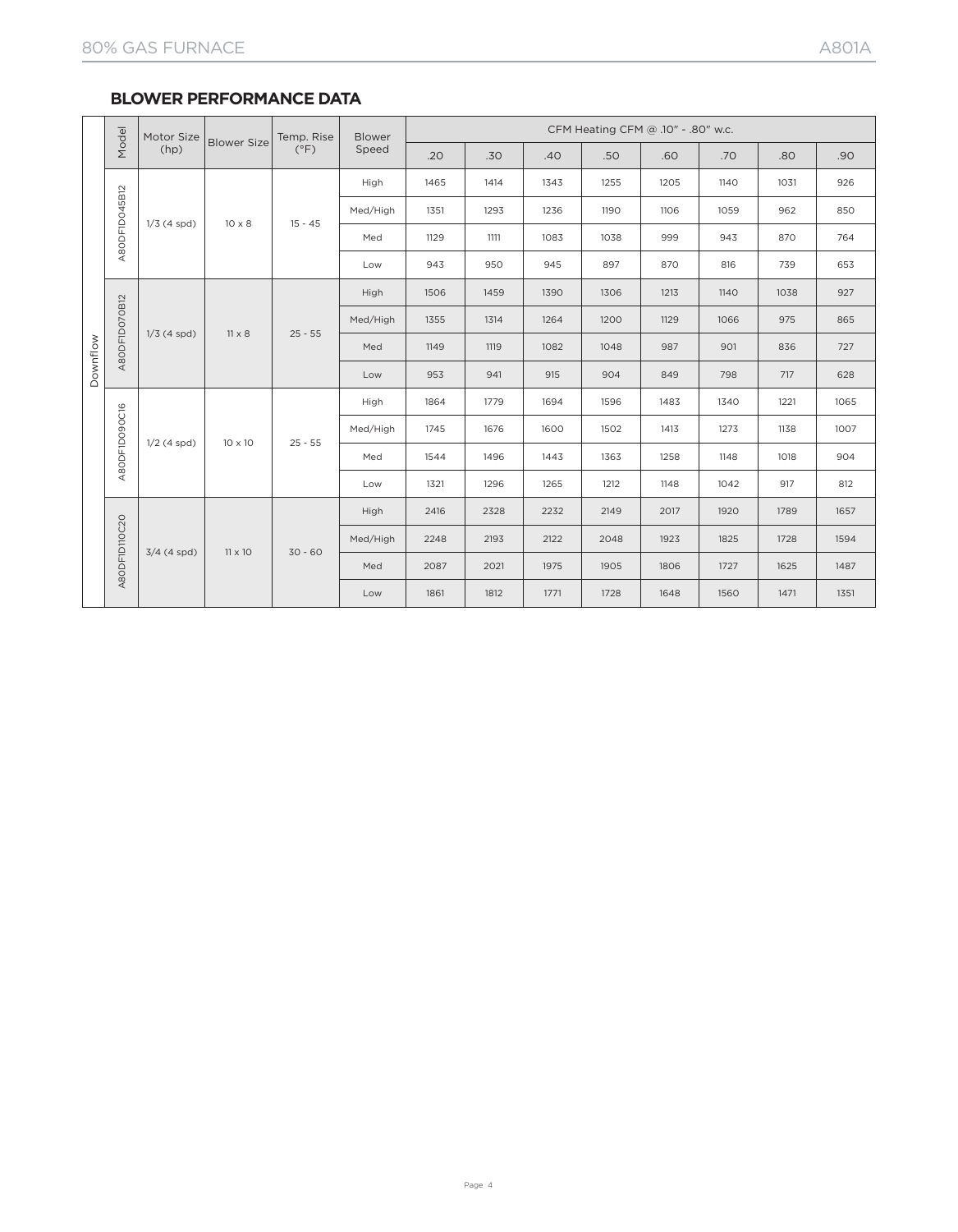#### **DIMENSIONS**

|                  | Model            | $\overline{A}$ | B          | C          | D         |  |
|------------------|------------------|----------------|------------|------------|-----------|--|
|                  | A80UH1D045A12(L) | $14 - 1/2$     | $13 - 3/8$ | 13         | $4 - 3/4$ |  |
|                  | A80UH1D070A08    | $14 - 1/2$     | $13 - 3/8$ | 13         | $4 - 3/4$ |  |
|                  | A80UH1D070A12(L) | $14 - 1/2$     | $13 - 3/8$ | 13         | $4 - 3/4$ |  |
| Jpflow/Horizonta | A80UH1D090B12    | $17 - 1/2$     | $16 - 3/8$ | 16         | $6 - 1/4$ |  |
|                  | A80UH1D090B16(L) | $17 - 1/2$     | $16 - 3/8$ | 16         | $6 - 1/4$ |  |
|                  | A80UH1D110C12    | 21             | $19 - 3/8$ | $19 - 1/2$ | 8         |  |
|                  | A80UH1D110C16    | 21             | $19 - 3/8$ | $19 - 1/2$ | 8         |  |
|                  | A80UH1D110C20(L) | 21             | $19 - 3/8$ | $19 - 1/2$ | 8         |  |
|                  | A80UH1D135D20    | $24 - 1/2$     | $23 - 3/8$ | 23         | $9 - 3/4$ |  |
|                  | A80DF1D045 A12   | $14 - 1/2$     | $13 - 3/8$ | 13         | $4 - 3/4$ |  |
|                  | A80DF1D070 A12   | $14 - 1/2$     | $13 - 3/8$ | 13         | $4 - 3/4$ |  |
| <b>Downflow</b>  | A80DF1D090 B16   | $17 - 1/2$     | $16 - 3/8$ | 16         | $6 - 1/4$ |  |
|                  | A80DF1D110 C20   | 21             | $19 - 7/8$ | $19 - 1/2$ | 8         |  |

Front View

#### Upflow / Horizontal Downflow







Top View

Upflow / Horizontal







 $19-1/2$ 





Bottom View



Right Side





Bottom View